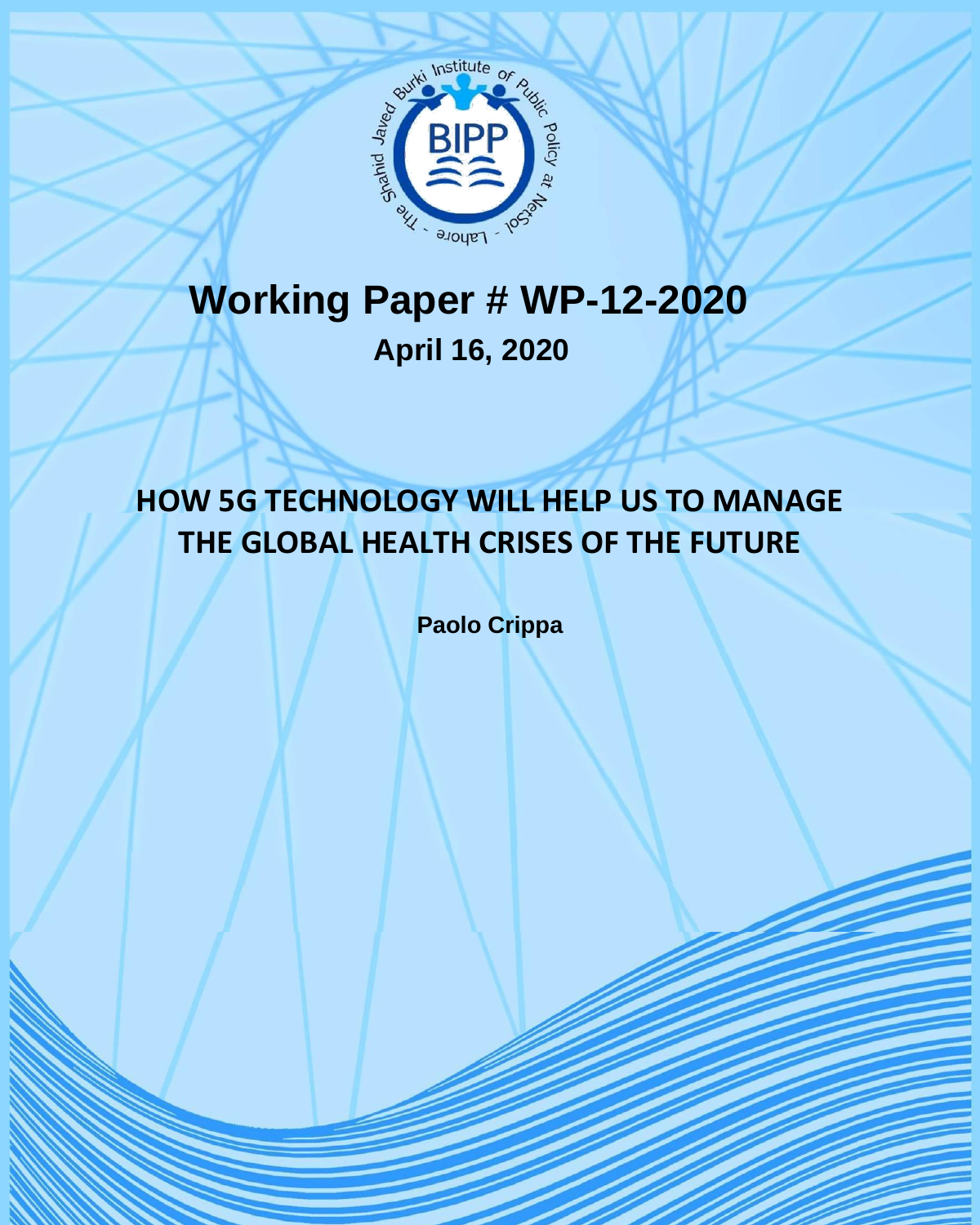## **HOW 5G TECHNOLOGY WILL HELP US TO MANAGE THE GLOBAL HEALTH CRISES OF THE FUTURE**

## **By Paolo Crippa**

In many cases, history has shown how crises, whatever their nature, often exponentially accelerate the process of adopting new technologies. The rapid spread of danger and the widespread feeling of urgency allow to overcome many of the fears about their introduction into daily life. The intervention of the State itself in the management of the emergency, which becomes progressively more pervasive, can favor, if not even impose, their adoption. In many cases, once the threat has been eliminated, these technologies remain present in the daily life of society, which in the meantime has had the opportunity to test their contraindications, understand their potential and become familiar with them.

During the most acute phases of the COVID-19 epidemic, even before the World Health Organization (WHO) called it a real pandemic, the Chinese government gave a huge boost to the extension of the 5G telematic infrastructure, promoting its application to the healthcare sector, as well as large-scale testing of the applications connected to it- this with particular focus on the areas most severely affected by the virus.

In March, the main TLC companies active in the Chinese province of Hubei, at the epicenter of the infection, provided their support for the construction of 5G stations and antennas within the complex that houses the Wuhan Vulcan Mountain Hospital. This is the well-known hospital that was built in just seven days to increase hospitalization and contagion management capabilities in the city of Wuhan, modeled on the Xiaotangshan hospital in Beijing. In addition, the companies have also set up special protection teams, capable of monitoring the security of the networks and the real-time operation of the entire digital architecture. This stimulus is the result of a decision taken by the Central Government on March 4 when, during a meeting of the Political Bureau of the Central Committee of the Communist Party, was proposed the creation of new 5G networks and data centers in the most endangered areas of the country.

**"In Wuhan, the 5G infrastructure has made it possible to connect all the digital instruments of the local hospitals to the network, providing extended connectivity at very high speed".**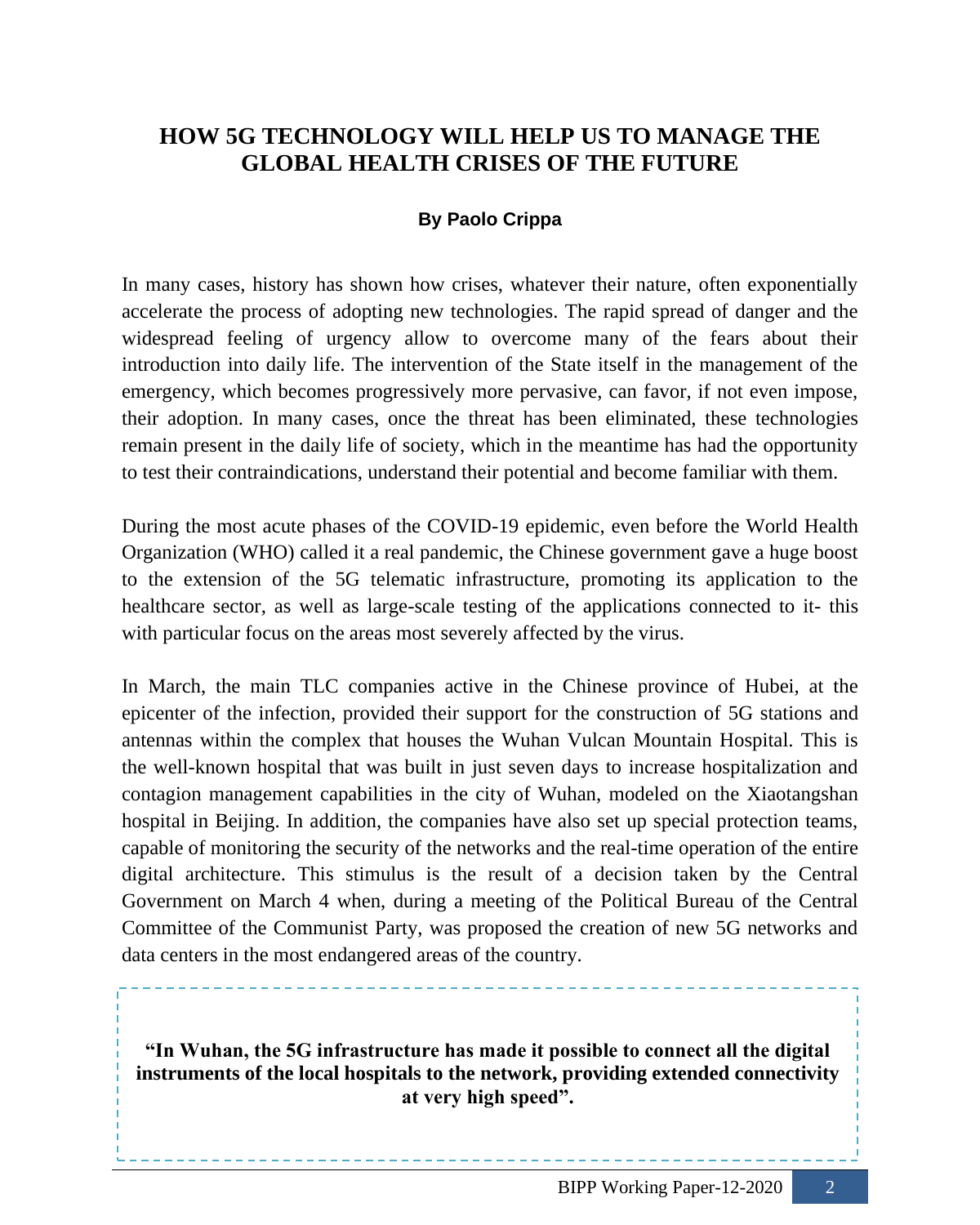In Wuhan, the 5G infrastructure has made it possible to connect all the digital instruments of the local health system and all the medical staff to the network, providing extended connectivity at very high speed. We need to think of the 5G network, in fact, as a force multiplier. Many of the devices currently in use today, which allow to perform a wide variety of functions, from streaming high definition images (4K) to the collection and transmission of huge amounts of data in real time, are strongly constrained by the 4G network, which for structural reasons limits their performance and potential for use. Upgrading to a 5G network make it possible to overcome those limits and enjoy a much more extensive and reliable data connection, capable of hosting an incredibly greater number of devices with unprecedented speed and transmission capacity. This opens the door to an increasingly pervasive application of technology to different fields of the daily life. These features result even more valuable during the management of a global health crisis, such as the current one.

Before reviewing the possibilities of using 5G technology during all phases of the management of a hypothetical future epidemic, starting from the recent Chinese experience, it is necessary to reflect on some basic concepts. Technology, in a context such as a global health crisis, is useful if it increases process efficiency. That is, if, on a macroscopic level, it contributes to saving time and resources, net of the quality of the service provided. In many cases, in a scenario that is looming as a struggle against time, the delays afflicting the management of the crisis also derive to a large extent from the difficulty encountered in finding, sharing and processing the information, very valuable for planning and putting into act effective contrasting strategies. Obtaining a complete situational awareness is often an unrealistic goal, given the unpredictability that characterizes the evolution of the phenomenon. However, moving towards this goal means gradually increasing the efficiency of the machine assigned to manage the emergency.

During the initial phase of an epidemic on a national scale, as was also recently experienced in Italy with the COVID19 virus, the state implements a series of containment measures to limit the spread of the pathogen. On the one hand, displacements are drastically limited, on the other, the risk for those who are called to operate outside or in contact with other people increases considerably.

**"The 5G network opens the door to an increasingly pervasive application of technology to different fields of the daily life. These features result even more valuable during the management of a global health crisis".**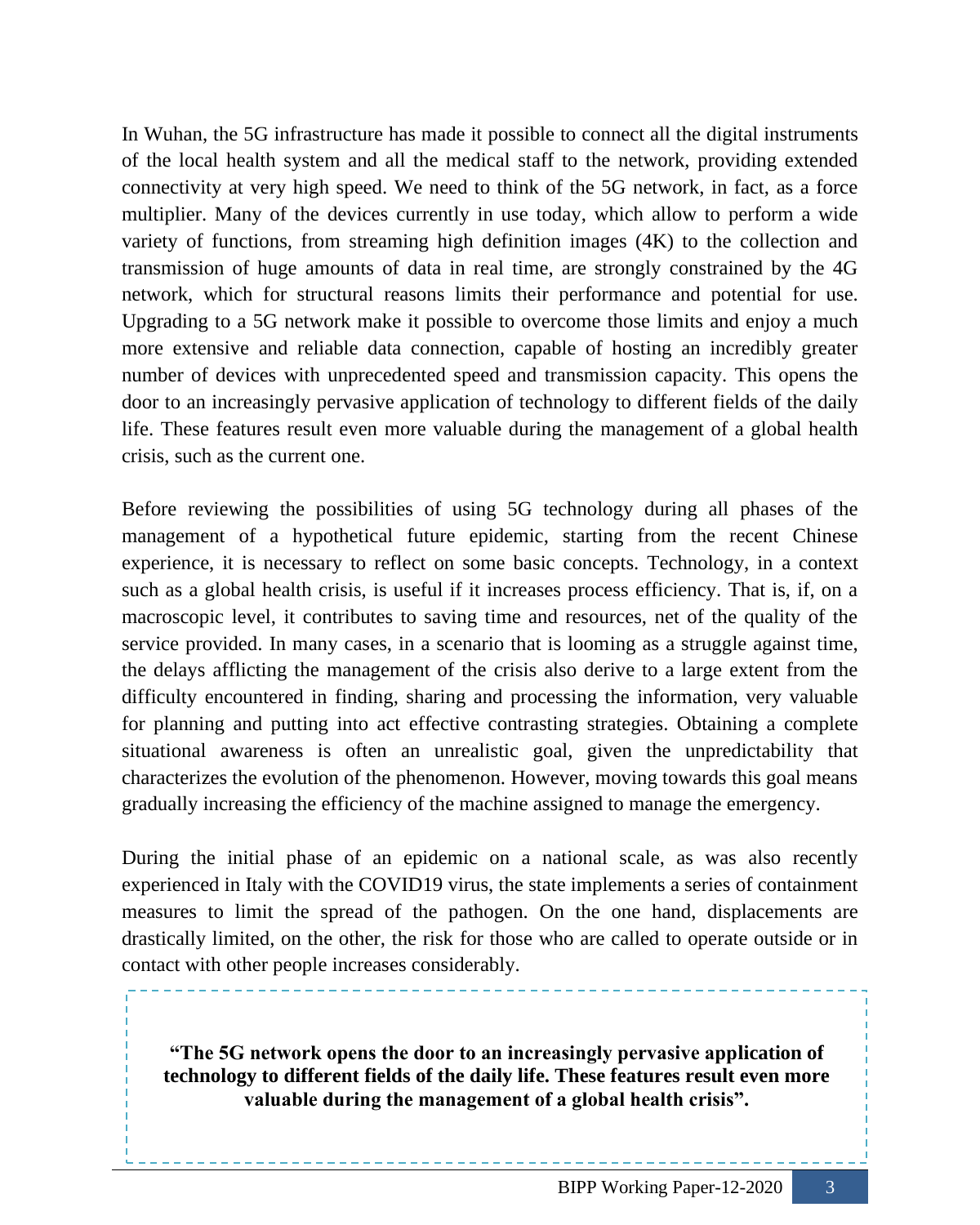Currently, if an individual begins to manifest suspicious symptoms, he must in any case contact the medical staff, who must present himself on the spot to carry out the necessary investigations. With a nationally extended 5G network, thanks to the use of IoT (Internet of Things) devices, it would be conceivable to monitor one's vital parameters from the very place of residence and transmit the data in real time to the competent healthcare structures. It may also be possible to interact remotely with medical personnel through the streaming of high-resolution images (4K or higher), so as to allow the latter to carry out a first screening, quickly identifying the potential infected and distinguishing the most serious cases and compromised by less serious ones. In this way, by creating a scale of priorities, it would be possible to reduce the clogging of the reception structures which, in emergency situations, find themselves overloaded. The reception and sharing of data, through a dedicated cloud architecture, could also allow to update the infection map in real time, in order to have an increasingly precise and reliable picture of the evolution of the epidemic.

During the most acute phases of the health crisis, the 5G network would be able to facilitate a variety of tasks. First of all, it would allow hospitals to exchange data on the conditions of their patients in real time, also via the cloud. From the number of beds available (to optimize the sorting of arrivals) to the number of deaths, from vital parameters to past clinical histories, from the days of the course of the disease to responses to different types of treatment. This would allow, on the one hand, to make operational activities more efficient in a congested context, while, on the other hand, to obtain huge quantities of data, precious and essential for the study of the phenomenon. Once a critical mass of data has been collected, these can in fact be analyzed by deep learning algorithms and Artificial Intelligence (AI) software, with the aim of identifying trends and patterns useful for the development of treatments, as well as for creating forecast models about the evolution of the contagion. Systemically, this information is vital for the public authorities in charge of better planning and coordinating containment and public security activities.

**"The reception and sharing of data, through a dedicated cloud architecture, could also allow to update the infection map in real time, in order to have an increasingly precise and reliable picture of the evolution of the epidemic".**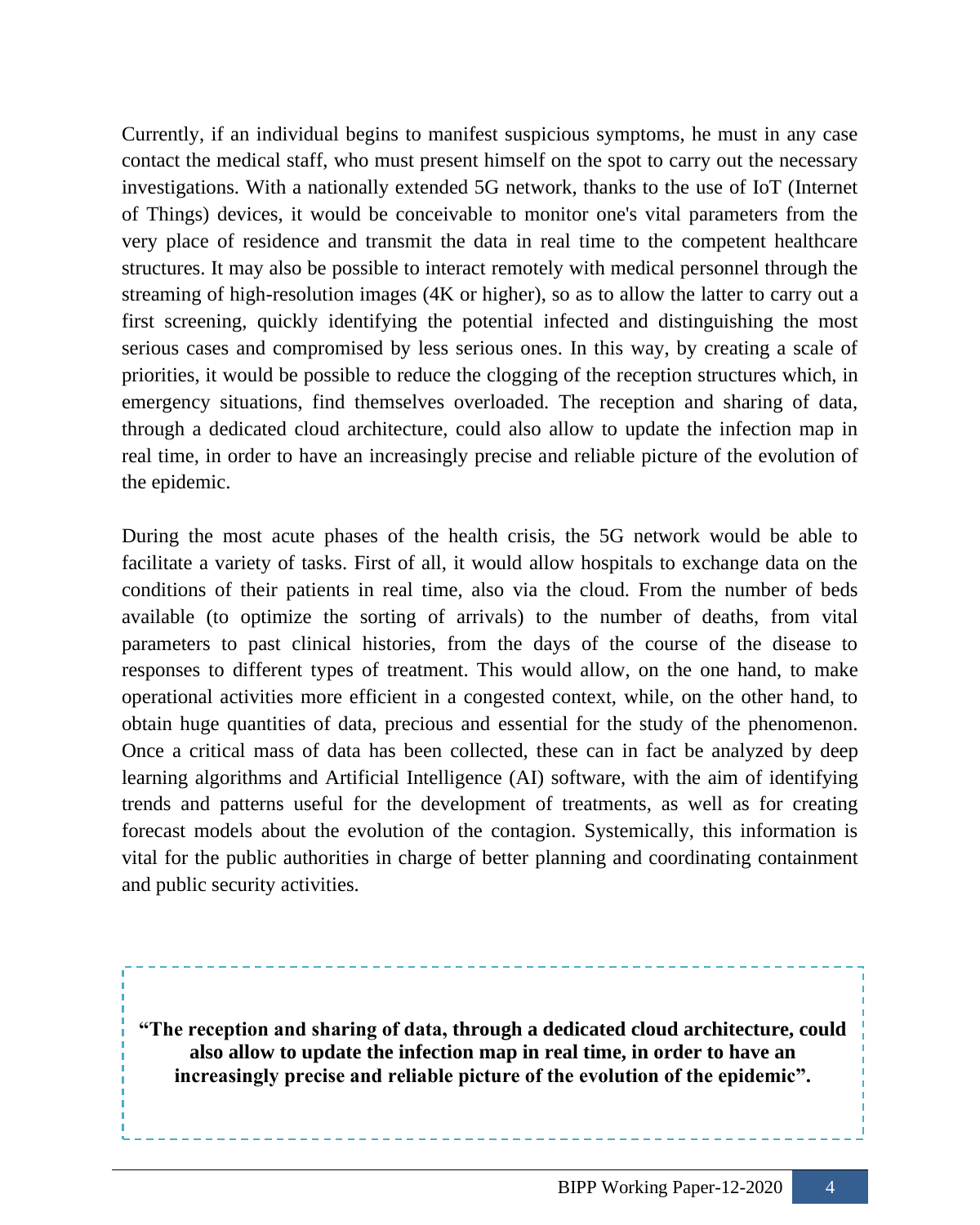A further practical aspect of the use of 5G for the management of future health crises (already experienced, albeit limited, in China during the coronavirus pandemic) could be the creation of 'smart ambulances'. By connecting the ambulance and all the IoT devices on board with the hospital, it would be possible to inform the receiving structure about the patient's conditions during the journey, thus shortening the time needed to prepare the reception and treatment activities.

Within scenarios in which outdoor exposure and human interaction must be as limited as possible, an increasingly important role will probably be played by self-driving vehicles, which are currently being tested in different countries in the world, not least Italy. Already today, in China, during the lock-down of the Hubei region due to the Coronavirus, many services were carried out using self-driving vehicles, including the delivery of food, materials and medicines within the areas most affected by the virus. Even in the United States, more precisely in Florida, the use of autonomous vehicles for the transport of the Covid-19 tests to and from hospitals has recently been tested. The 5G, in this case, could allow to put all these technologies, currently operating via the  $4G +$  network, in a system, creating logistic architectures entirely based on autonomous vehicles, drastically reducing the exposure risks for the medical and general staff.

There is also a further extremely delicate phase to be taken into consideration, namely the one that affects the terminal tail of the contagion curve, during which activities begin to gradually reopen and the quarantine restriction to be loosened. In this period, a widespread and prudent monitoring of the population is more necessary than ever, in order to avoid the emergence of further outbreaks and to reverse the curve again, thus nullifying previous efforts. One tool that has proven extremely useful in managing this complex transition, already widely employed in China and other countries, is the use of thermal cameras and other devices for measuring biometric data from a distance. These sensors are positioned inside the main passage and assembly points, such as metro stations, shopping centers or airports, in order to immediately isolate potential new infections. Again, the ability to share, cross-check and analyze huge quantities of data in real time and without latency is guaranteed by a dedicated 5G infrastructure. These are just some examples of how this innovation could make the work of health workers more efficient during future epidemic.

**"The future of health systems, especially in the West, will have to irremediably pass from the digitization of their services and from an ever greater data sharing".**